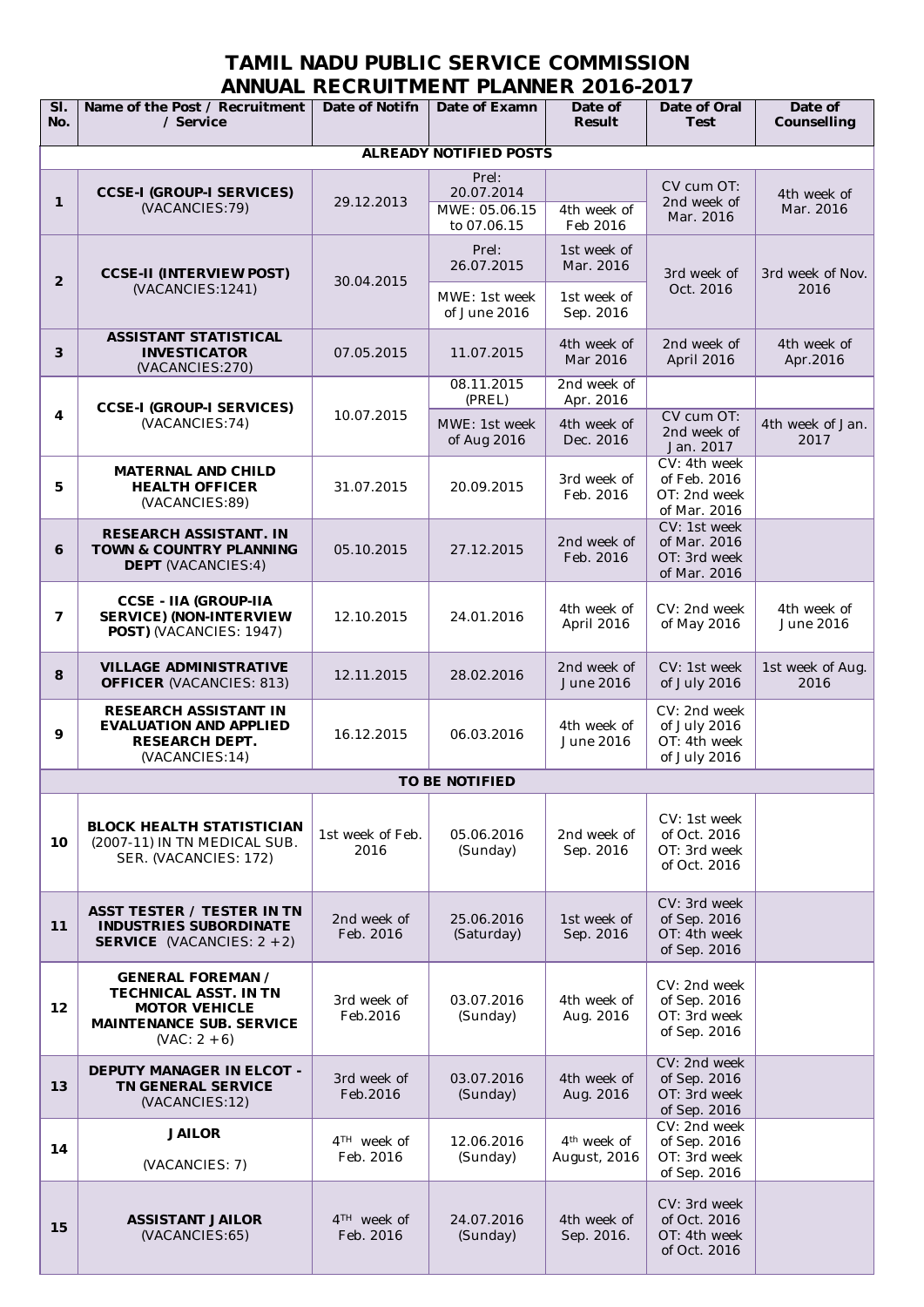| SI.<br>No. | Name of the Post / Recruitment<br>/ Service                                                                                                    | Date of Notifn                   | Date of Examn            | Date of<br>Result        | Date of Oral<br><b>Test</b>                                  | Date of<br>Counselling |
|------------|------------------------------------------------------------------------------------------------------------------------------------------------|----------------------------------|--------------------------|--------------------------|--------------------------------------------------------------|------------------------|
| 16         | <b>LIBRARIAN IN TN LEGISLATIVE</b><br>ASSEMBLY SECRETRARIAT<br>SERVICE (VACANCIES: 1)<br><b>LIBRARIAN IN TNPSC - TN</b><br>SECRETARIAT SERVICE | 1st week of<br>Mar. 2016         | 31.07.2016<br>(Sunday)   | 3rd week of<br>Sep. 2016 | CV: 2nd week<br>of Oct. 2016<br>OT: 3rd week<br>of Oct. 2016 |                        |
| 17         | (VACANCIES: 1)<br><b>GROUP-VIIA SERVICES: EO GR-I</b><br>IN THE DEPT OF HR & CE<br>(VACANCIES: 3)                                              | 2nd week of<br>Mar.2016          | 10.07.2016<br>(Sunday)   | 2nd week of<br>Oct. 2016 | CV: 1st week<br>of Nov. 2016<br>OT: 2nd week<br>of Nov. 2016 |                        |
| 18         | <b>RESEARCH OFFICER, TNPSC -</b><br>TN SECRETARIAT SERVICE<br>(VACANCIES: 1)<br>SENIOR RESEARCH ASSISTANT<br><b>IN TNPSC (VACANCIES: 1)</b>    | 3rd week of<br>Mar.2016          | 31.07.2016<br>(Sunday)   | 4th week of<br>Oct. 2016 | CV: 2nd week<br>of Nov. 2016<br>OT: 4th week<br>of Nov. 2016 |                        |
| 19         | <b>ARCHITECTURAL ASST /</b><br><b>PLANNING ASST IN TN TOWN &amp;</b><br><b>COUNTRY PLANNING SUB.</b><br><b>SERVICE (VACANCIES: 13)</b>         | 4th week of<br>Mar. 2016         | 14.08.2016<br>(Sunday)   | 1st week of<br>Nov. 2016 | CV: 2nd week<br>of Dec. 2016<br>OT: 3rd week<br>of Dec. 2016 |                        |
|            | <b>SUB-INSPECTOR FOR</b><br><b>FISHERIES (2013-2015) IN THE</b><br>TN FISHERIES SUB. SERVICE<br>(VACANCIES: 8)                                 |                                  |                          | 3rd week of<br>Nov. 2016 | CV: 2nd week<br>of Dec. 2016<br>OT: 3rd week<br>of Dec. 2016 |                        |
| 20         | <b>GROUP-VIIB SER: EO GR-III IN</b><br>THE DEPT OF HR & CE<br>(VACANCIES: 14)                                                                  | 1st week of<br>April 2016        | 06.08.2016<br>(Saturday) | 1st week of<br>Nov. 2016 | CV: 2nd week<br>of Dec. 2016<br>OT: 3rd week<br>of Dec. 2016 |                        |
| 21         | <b>GROUP-VIII SERVICES: EO</b><br><b>GRADE-IV IN THE DEPT OF HR</b><br>& CE (VACANCIES:22)                                                     | 3rd week of<br><b>April 2016</b> | 21.08.2016<br>(Sunday)   | 4th week of<br>Nov. 2016 | CV: 2nd week<br>of Dec. 2016<br>OT: 4th week<br>of Dec. 2016 |                        |
| 22         | <b>LABOUR OFFICER IN TN</b><br><b>LABOUR SERVICE (VAC: 3)</b>                                                                                  | 1st week of<br>June 2016         | 11.09.2016<br>(Sunday)   | 3rd week of<br>Nov. 2016 | CV: 3rd week<br>of Dec. 2016<br>OT: 4th week<br>of Dec. 2016 |                        |
| 23         | <b>GROUP-VA SERVICES</b><br>(RECRUITMENT BY TRANSFER)<br><b>ASST IN SECRETARIAT (OTHER</b><br>THAN LAW AND FINANCE)<br>(VACANCIES: 63)         | 2nd week of<br>June 2016         | 04.09.2016<br>(Sunday)   | 2nd week of<br>Nov. 2016 | CV: 3rd week<br>of Nov. 2016<br>OT: 4th week<br>of Nov. 2016 |                        |
| 24         | <b>CESE:- ASST DIR. OF INDL.</b><br><b>SAFETY &amp; HEALTH IN TN</b><br><b>FACTORY SERVICE</b><br>(VACANCIES:14)                               | 2nd week of<br>June 2016         | 17.09.2016<br>(Saturday) | 3rd week of<br>Dec. 2016 | CV: 3rd week<br>of Jan. 2017<br>OT: 1st week<br>of Feb. 2017 |                        |
|            | <b>ASST DIR. OF HANDLOOM AND</b><br><b>TEXTILES IN TN HANDLOOM &amp;</b><br><b>TEXTILE SERVICE (VAC: 12)</b>                                   |                                  |                          |                          |                                                              |                        |
| 25         | <b>HOSTEL SUPERINTENDENT</b><br><b>CUM PHYSICAL TRAINING</b><br><b>OFFICER IN TN EMP.&amp; TRG</b><br><b>SUB. SERVICE (VACANCIES: 9)</b>       | 3rd week of<br>June 2016         | 28.08.2016<br>(Sunday)   | 2nd week of<br>Dec. 2016 | CV: 4th week<br>of Dec. 2016<br>OT:1st week of<br>Jan. 2017  |                        |
| 26         | <b>ASST GEOLOGIST (2013-2015)</b><br>IN AGRICULTURAL SUB.<br><b>SERVICE (VACANCIES: 10)</b>                                                    | 1st week of July<br>2016         | 01.10.2016<br>(Saturday) | 1st week of<br>Dec. 2016 | CV: 3rd week<br>of Dec. 2016                                 |                        |
|            | <b>TOURIST OFFICER - TN</b><br><b>GENERAL SERVICE</b><br>(VACANCIES: 5)                                                                        |                                  |                          |                          | OT: 4th week<br>of Dec. 2016                                 |                        |